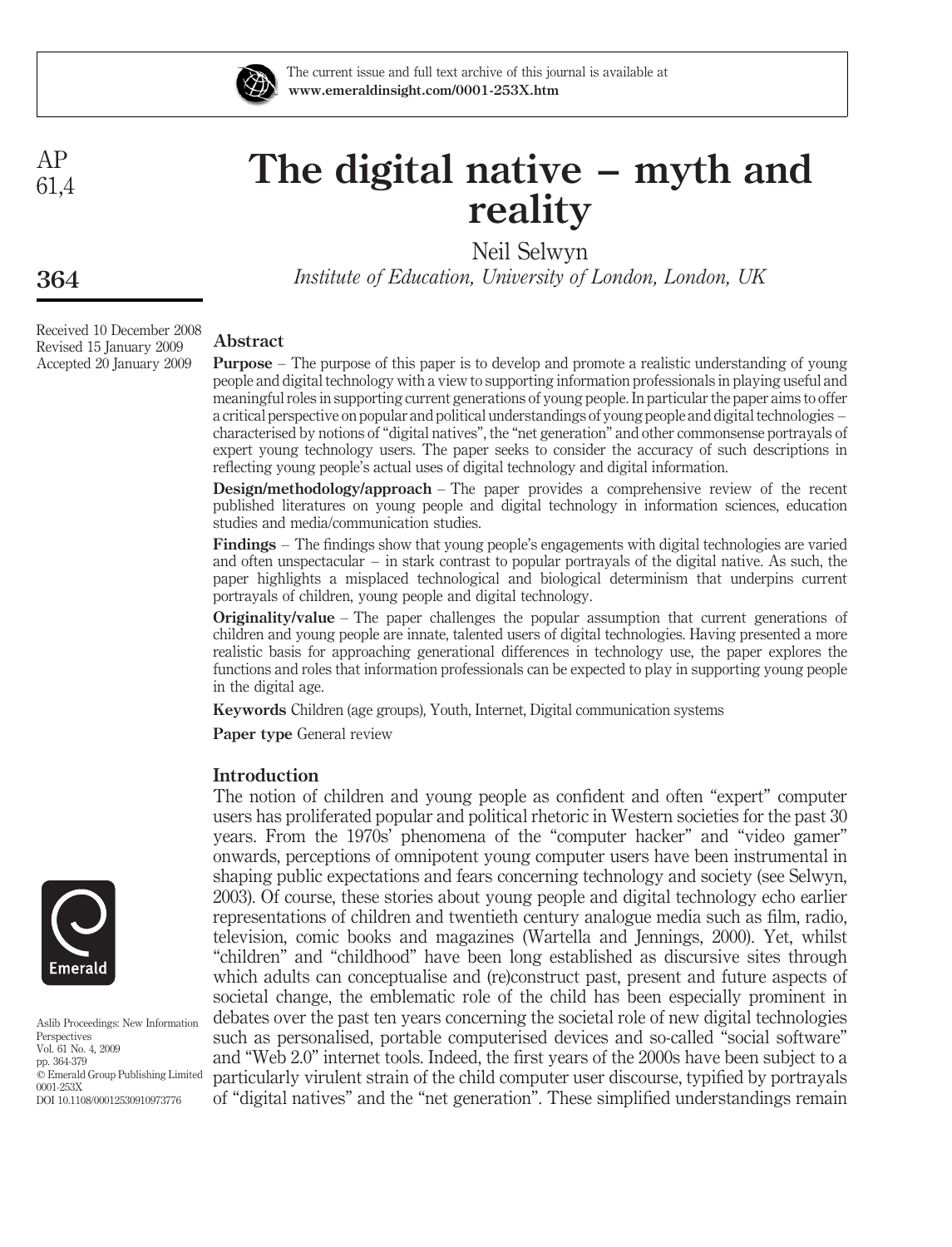influential in shaping contemporary public, political and academic expectations of the technological capabilities and demands of those children and young people who were "digitally born" in the late twentieth and early twenty-first centuries (Seely-Brown, 2008).

The specific label of "digital native" derives from a series of articles written since 2001 by the US technologist Marc Prensky. Prensky described the generation of young people born since 1980 as "digital natives" due to what he perceived as an innate confidence in using new technologies such as the internet, videogames, mobile telephony and "all the other toys and tools of the digital age" (Prenksy, 2001, p. 1). Rather than using digital technology merely as part of their everyday lives, Prensky argued that technology was essential to these young people's existence – depicting young people as now being constantly "surrounded" and "immersed" by these new technologies in ways that older generations were not. Recently, Prensky has argued that this permanent state of technological immersion and dependence is encapsulated in the lifestyles of upcoming generations of "i-kids" (Prensky, 2008a), who remain "plugged into" portable, personalised devices such as mobile telephones, mp3 players and handheld games consoles. Prenksy's writing typifies a burgeoning body of recent commentary that has sought to document the distinct technological cultures and lifestyles of emerging generations of young people. The US author Donald Tapscott, for example, has developed a corresponding thesis to Prensky, detailing the high-tech activities and expectations of the "net generation" of young people who were born between 1977 and 1996 and subsequently "grew up bathed in bits" (Tapscott and Williams, 2008, p. 47). A host of other commentators have written similarly of the "born digital" (Palfrey and Gasser, 2008), "homo-zappiens" (Veen and Vrakking, 2006) and "net savvy" youth (Levin and Arafeh, 2002). In a domestic sense these are young people who are described as living "digital childhoods" (Vandewater *et al.*, 2007) ensconced within "media families" (Rideout and Hammel, 2006). From an educational viewpoint, these are "New Millennium Learners" (Pedro´, 2007). All told, many popular, political and academic accounts of technology and society now assume a distinct step-change in the ways in which contemporary forms of childhood, adolescence and young adulthood are predicated around digital technology and media.

As the examples above imply, this loose body of digital native literature is predicated upon a common perception of generational divide and disjuncture, with present cohorts of children and young people ascribed distinct technological characteristics that set them apart from their elders. Indeed, in reference to the post-baby boomer "generation X" and "generation Y", some commentators are now portraying the children and young people of the 2000s in specific terms of "generation M" (media), "generation V" (virtual) or "generation C" (referring to characteristics such as connected, creative and click) (see Veen and Vrakking, 2006; Rideout et al., 2005). Whilst varying in their precise detail, all these accounts confer a common set of characteristics on to current generations of children and young people; not least an innate "hardwired" affinity with digital technologies (Fisher and Baird, 2009). Such accounts convey a sense of digital technology being an accepted and expected condition under which young people now conduct their lives. Indeed children are presented as now being "fluent in the digital language of computers, video games and the internet" (Prensky, 2005, p. 8) and placing value on "being literate in media and ICTs in ways that exceed what many [adults] know or even consider worth knowing"

The digital native – myth and reality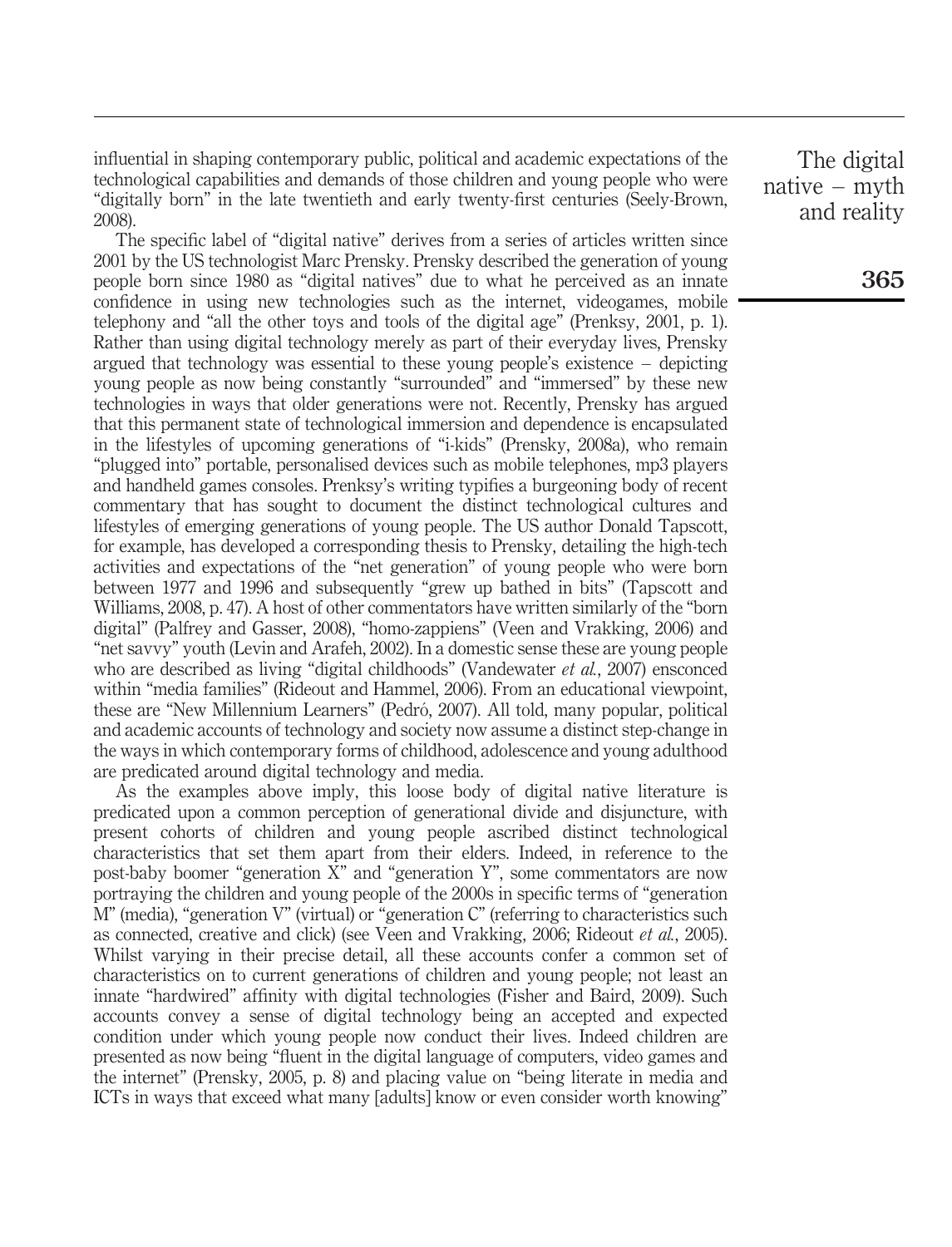(Alvermann, 2004, p. 78). In this respect, much of the writing around the digital native theme is concerned less with documenting young people's use of specific digital technologies per se, than the general practices and dispositions that digital technologies support and facilitate within their lives. As Mimi Ito and colleagues reason, young people's technology use is now perhaps best seen as a media "ecology" where "more traditional media, such as books, television, and radio, are 'converging' with digital media, specifically interactive media and media for social communication" (Ito et al., 2008, p. 8).

These understandings of the distinctly different technological landscape that young people are seen to inhabit have proved to be highly influential within popular and political discourse, as well as in some scientific discussion. The "commonsensical" notion of the digital native is fore-grounded increasingly in the thoughts and pronouncements of policymakers, technology vendors and opinion formers throughout the world. Yet whilst the idea of young people being notably different from previous generations in their technical aptitudes and abilities may well have a strong intuitive appeal, the ease with which these commonsensical "stories" of the digital native generation are being repeated and "re-told" should be cause for some alarm. As Ng (1997, p. 44) contends, "common-sense thinking is uncritical, episodic, and disjointed, but it is also powerful because it is taken for granted". Thus, whilst the past ten years have undoubtedly witnessed significant changes in the technological practices and predilections of children, young people and young adults, it would seem sensible to reconsider the status of the "digital native" description as a prima facie account of young people's lives in the early twenty-first century. In particular, there is a pressing need to develop and promote realistic understandings of young people and digital technology if information professionals (especially librarians, teachers and other information specialists) are to play useful and meaningful roles in supporting current generations of young people. Against this background the present paper now goes on to question the accuracy and primacy of the "digital native literature" in reflecting the realities of young people's actual engagements with digital media and technology.

# Implications of the digital native discourse

We should first examine in closer detail the broad body of work that can be said to constitute the digital native literature[1], particularly in terms of how the conditions, capabilities and consequences of young people's technology use are portrayed. In this sense, there are a number of differing practices and dispositions that are associated with the digital native condition.

#### The empowered digital native

Many commentators highlight the technology-assisted flexibility that lies at the heart of young people's fluid lifestyles in contemporary society. As such young people are portrayed as a "multitasking generation", reliant on a "digital juggling" of their daily activities and commitments (Wallis, 2006; Foehr, 2006). This flexibility of everyday life is most often portrayed in positive and celebratory terms, conveying a sense of an individual young person being free to choose who they interact with, when and for what purposes. In this way digital natives are seen to benefit from a distinct individualisation of everyday life that derives specifically from digital technology use. In particular, the internet is seen to underpin a capacity to build and maintain

366

AP 61,4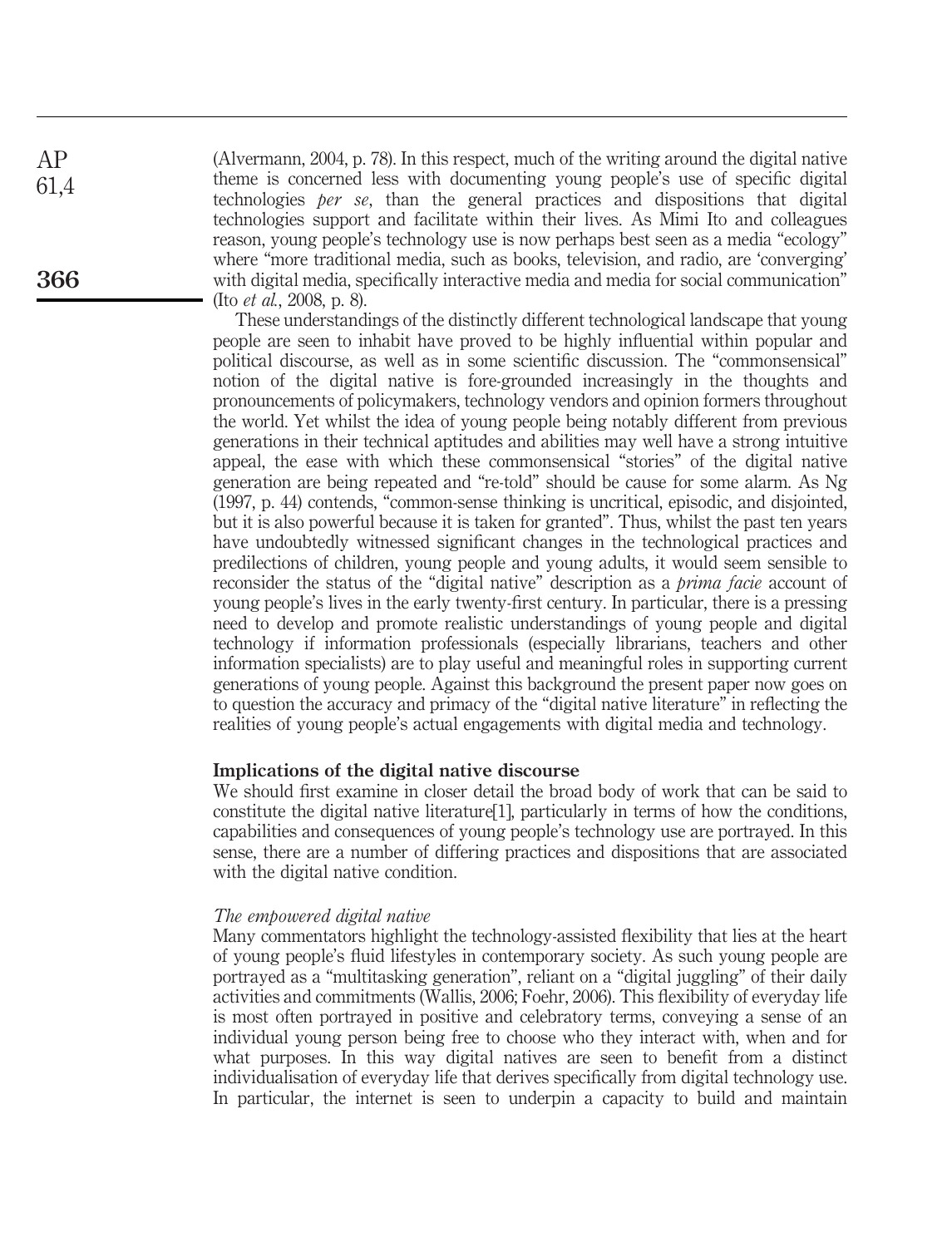connections with various formal and informal components of their lives – what is often presented as the "personalisation" of activities and services (Green et al., 2006). For example, the internet-connected young learner is often celebrated as being no longer the passive recipient of educational instruction, but instead cast into an active role of (re)constructing the nature, place, pace and timing of learning events as they wish.

This increased empowerment of the individual is seen to enhance young people's control over the nature and form of what they do, as well as where, when and how they do it. As such the digital native is often portrayed as autonomous and highly sociable. Much has been written, for example, about the importance in young people's lives of digital cultures of communal creativity via Web 2.0 tools such as social networking sites, wikis and virtual worlds. Children and young people are described as the "collaboration generation" (Tapscott and Williams, 2008, p. 47), eager to work together towards common goals, share content and draw upon "the power of mass collaboration" (Leadbetter, 2008, p. 36). This combination of individualisation and collaboration is often presented as giving young people a propensity to question, challenge and critique. These are individuals who "typically can't imagine a life where citizens didn't have the tools to constantly think critically, exchange views, challenge, authenticate, verify, or debunk" (Tapscott and Williams, 2008, p. 47). The inherently sceptical but highly sociable worldview of the digital native generation is portrayed as leading children and young people to construct alternatives to the core values of the traditional institutions and structures of previous generations. Thus instead of kowtowing to the linear restrictions and requirements of the school or broadcast media, young people are described as self-organising and providing such services for themselves. As Tapscott and Williams (2008, p. 52) warn, the Net generation "are not content to be passive consumers, and increasingly satisfy their desire for choice, convenience, customization, and control by designing, producing, and distributing products themselves".

Much attention is also given within the digital native literature to the technological transformation of young people's capabilities for learning and processing information. Much of Prensky's initial writing on the digital native was concerned with the technology-induced capacity of young people to "think and process information fundamentally differently from their predecessors" (Prenksy, 2001, p. 1). These claims are seen to be grounded in an emerging body of scientific evidence, with a number of neuroscientists suggesting that internet use enhances the capacity for young people to possess greater working memory and be more adept at perceptual learning (see Small and Vorgon, 2008). It is argued that these cognitive and neurological benefits are reflected in the ease with which digital natives learn at high speed, make random connections, process visual and dynamic information and learn through digitally based play and interactions (Prensky, 2001). As well as these neurological and cognitive advantages, young people are also seen to be able to access vast digital networks of information, resources and people, thus learning in ways that are increasingly "situated" within authentic contexts and webs of knowledge. As Prensky (2008b) speculates, "within the working lives of our students, technology will become a billion times more powerful, likely more powerful than the human brain". In this sense, what young people learn and how they learn it is seen to be transformed by digital technology, often in ways and places far removed from the concerns of formal settings such as the school or library.

The digital native – myth and reality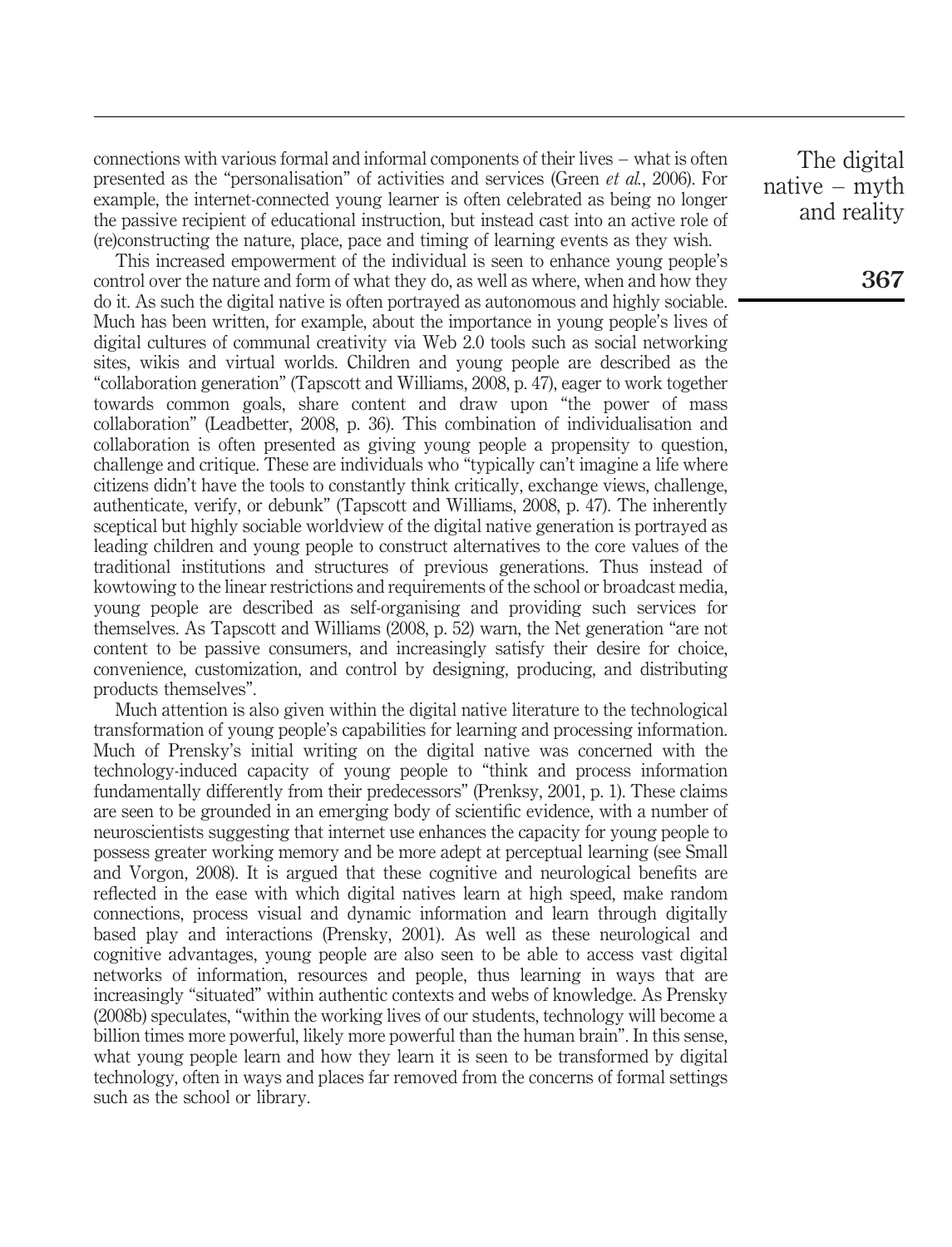# The disempowered digital native

AP 61,4

368

Whilst the capabilities of the digital native are most often presented in a positive and celebratory light, some commentators are beginning to contend that the increased autonomy stemming from digital technology use may also lead to the *disadvantaging* and disempowerment of children and young people through a set of "risks" and "dangers" of technology use. Concerns have been raised amongst popular commentators and policymakers, for example, over the increased potential for young people to be "at risk" when using digital technologies through a number of "inappropriate" and "challenging" uses of the internet, which place the child at the ultimate risk of harming both themselves and others (see Byron Review, 2008). Aside from the physical, emotional and sexual risks associated with young people's digital excesses, concerns also have been raised over an intellectual and academic "dumbing-down" associated with young people's digitally redefined relationships with information and knowledge. Thus, some commentators contend that the capacity of young people to learn is now compromised by a general inability to gather information from the internet in a discerning manner. As Andrew Keen (2007, p. 93) puts it, the current generation of school children "is taking search-engine results as gospel", thus fostering a "younger generation of intellectual kleptomaniacs, who think their ability to cut and paste a well-phrased thought or opinion makes it their own" (Keen, 2007, p. 25). Similar concerns are expressed over the quality of internet-supported learning amongst university students with numerous predictions of the intellectual and scholarly de-powering of a "Google generation" of undergraduates incapable of independent critical thought (e.g. Fearn, 2008). Especially prominent here has been the writing of Tara Brabazon, who describes how online provision of learning resources sets inexperienced students adrift from the support of their teachers and gives them leeway to "behave rashly, make poor judgements and cut corners" (Brabazon, 2007, p. 113). Brabazon's depiction of the current "net generation" of undergraduate students laments a situation where "clicking replaces thinking" and scholarship consists of little more than "Googling their way" through degree courses (Brabazon, 2007, p. 16) and engaging in forms of "accelerated smash and grab scholarship" (Brabazon, 2007, p. 39).

Aside from the detrimental effect on "traditional" skills and literacies, concerns are beginning to be raised that digital technologies may be contributing to an increased disengagement, disenchantment and alienation of young people from formal institutions and activities. For example, young people are derided as being more interested in using digital technologies such as the internet or mobile telephony for self-expression and self-promotion than for actually listening to and learning from others. As Keen (2007, p. xiii-xiv) contends:

MySpace and Facebook are creating a youth culture of digital narcissism, open-source knowledge sharing sites like Wikipedia are undermining the authority of teachers in the classroom; the YouTube generation are more interested in self-expression than in learning about the insider world; the cacophony of anonymous blogs and user-generated content is deafening today's youth to the voices of informed experts and professional journalists; kids are so busy self-broadcasting themselves on social networks that they no longer consume the creative work of professional musicians, novelists, or filmmakers.

These concerns have prompted some commentators to point to the digital acceleration of "a culture of disrespect" between young people and formal institutions (Bugeja,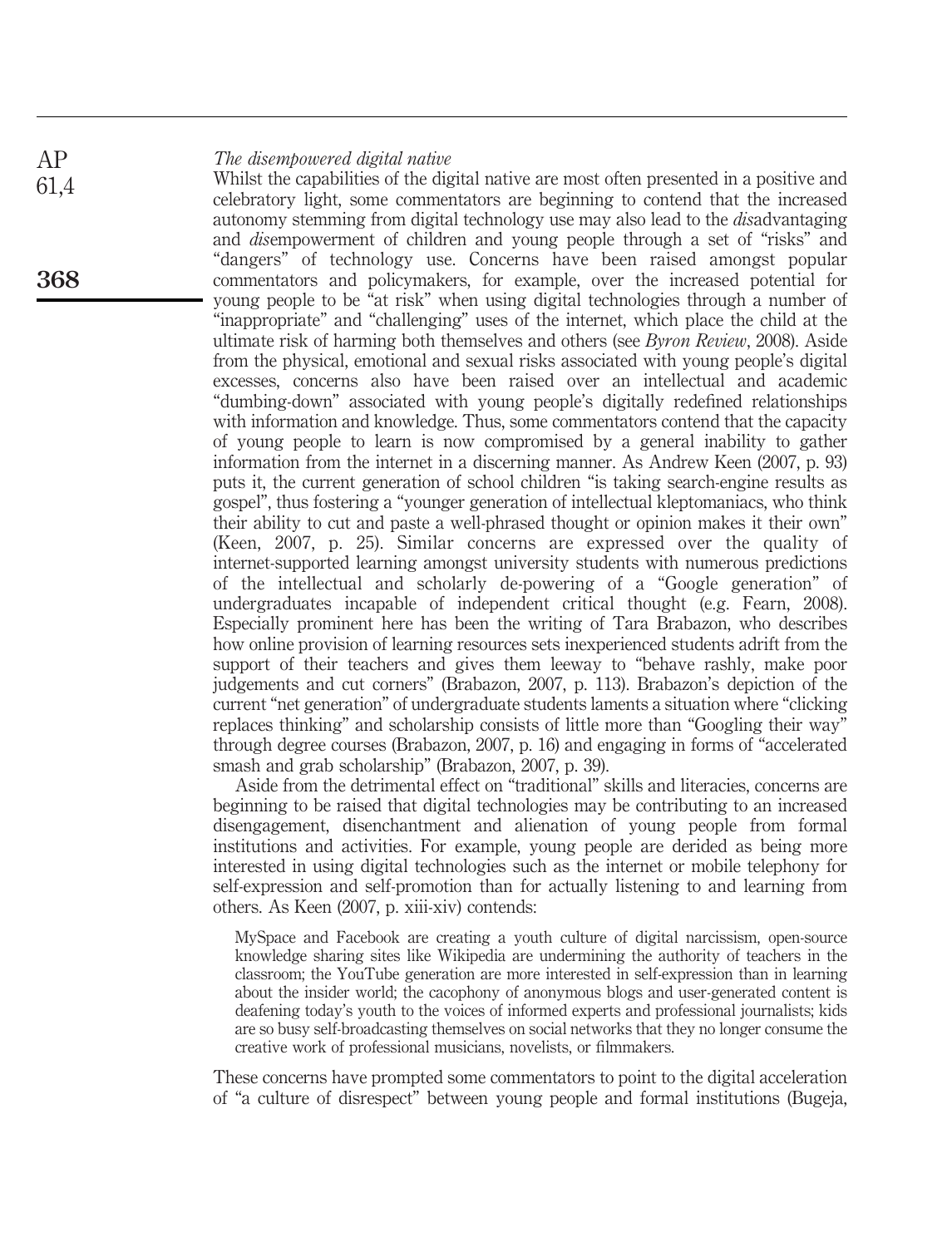2006). Concerns have been raised over the realignment of power within the child/adult relationship that digital technologies appear to foster, as evinced in web sites such as ratemyprofessors.com or young people posting candid video excerpts of their teachers on content-sharing sites such as YouTube. Whilst some commentators welcome the empowering nature of these technology practices, others portray them in negative terms - what a former UK Secretary of State for Education termed "the sinister downside of modern technology" (Johnson, 2007).

## Implications for adults

All these depictions of the digital native convey a range of attendant implications for adult generations as well as the institutions and organisations that seek to work with children and young people. In particular, these depictions of the digital native all imply a profound disempowerment of older generations. Prensky (2001) and others describe adults as "digital immigrants" who have been forced to adapt to a world of digital media after (many) years of leading "pre-digital" lifestyles. Such claims imply that adults lack the technological fluency of the younger digital natives and find the skills possessed by them unfamiliar and often foreign (Long, 2005). As Prensky (2005, p. 8) concludes:

I refer to those of us who were not born into the digital world as 'digital immigrants'. We have adopted many aspects of the technology, but just like those who learn another language later in life, we retain an 'accent' because we still have one foot in the past. We will read a manual, for example, to understand a program before we think to let the program teach itself. Our accent from the pre-digital world often makes it difficult for us to effectively communicate with our students.

A distinct tension is evident throughout the digital native literature between "the generations who grow up with these ways of thinking" (Leadbetter, 2008, p. 20) and the "often Web-illiterate" adults in their lives (Keen, 2007, p. 207). Many commentators are therefore led to construct dichotomous "them" and "us" arguments where adults and institutions are rendered obsolete by the rise of the digital native. The structures of the digital immigrant world are seen to be incompatible with the requirements and expectations of young people. It has been argued, for instance, that schools, libraries, universities, museums and other institutions face a "legitimacy crisis" with the young (Kenway and Bullen, 2005). In particular, the digital native way-of-being is seen to be incompatible with the many formal and informal systems of regulation and control which characterise the organisation of such institutions, not least a continued reliance on linear hierarchical relationships to facilitate communication, learning and access to knowledge. Formal institutions such as the school are said to be often "poorly placed to deal well with the social, cultural and economic changes that derive from the continuing use of these [digital] technologies" (Bigum and Rowan, 2008, p. 250).

This intergenerational conflict is presented by some commentators in extreme terms, with digital technologies seen to provide a ready basis for young people's circumvention of traditional structures and organisations and ability to "fin[d] something online that [institutions] are not providing them" (Jenkins, 2004). For example, Web 2.0 tools such as wiki, syndication and folksonomy software are presented as recasting education away from its present unsatisfactory incarnation as "a special activity that takes place in special places at special times, in which children are instructed in subjects for reasons they little understand" (Leadbetter, 2008, p. 149). Instead, internet technologies are seen to recast education as a "looser" arrangement

The digital native – myth and reality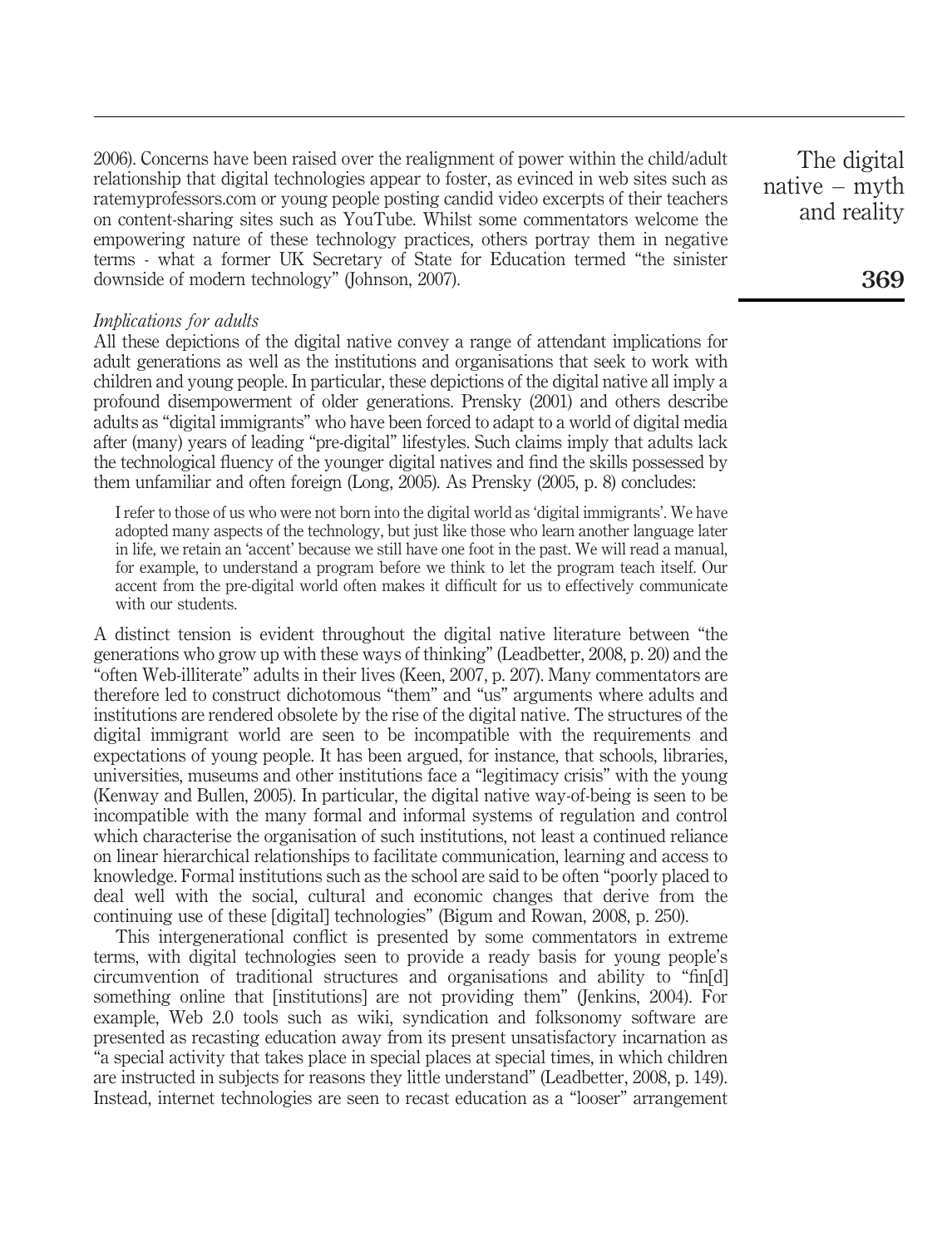where learning can involve a variety of people and places for a variety of reasons. In this sense, it is suggested that children and young people themselves "can transform the future of the education system" (Tapscott and Williams, 2008, p. 51) through the mass innovation of shared learning resources and learning opportunities regardless of status or authority. Some commentators present these changes as taking place well beyond the aegis or even awareness of adults, leaving little opportunity for digital immigrants to alter practices and modes of provision to fit in with the digital native way-of-being. Indeed, a number of commentators warn against attempts to motivate and engage young people simply through the introduction of consciously "trendy" forms of technology use into formal institutions (Lankshear and Knoebel, 2004). As Tapscott and Williams (2008, p. 54) conclude, the digital natives' "appetite for authenticity means that they are resistant to ill-considered attempts by older generations to 'speak their lingo'". This apparent lack of leeway has prompted growing numbers of commentators to argue that the digital excesses of young people should be tempered and checked, with adults and formal institutions working towards a depowering of the digital native where-ever possible, through the increased regulation and control, blocking and filtering of young people's technology use (see Keen, 2007).

These arguments notwithstanding, many other commentators reach more conciliatory conclusions, arguing for the fundamental change of existing structures and organisations rather than a total abandonment of the established order. Such change is usually presented in comprehensive terms of reforming the temporal, spatial and epistemological organisation of formal institutions, and developing ways of working within schools, universities, libraries and museums that are more attuned to a "sense" of young people's digital practice. In schools and universities, for example, educators are being encouraged to develop forms of learning that are based around the collaborative creation rather than individual consumption of content. It is argued that qualities of play, expression, reflection and exploration should be better reflected in the ways that young people are encouraged to consume information and engage with learning; leading to the proposition of various forms of "e-assessment", "pedagogical mashup", "remix curricula" and refocusing of the teacher's role away from provider of information and towards facilitator and guide (Fisher and Baird, 2009). Underpinning many of these suggestions is the belief that young people should be acceded overall control of their interactions with information and knowledge. For instance, Leadbetter (2008, p. 147) suggests a reorientation of the school to make learning "a more peer-to-peer activity ... see[ing] children as part of the school's productive resources, not just as its consumers". Prensky (2008b, p. 1) argues similarly for a "new pedagogy of kids teaching themselves with the teacher's guidance". This sense of allowing young people the opportunity to influence the direction of institutional change is reflected in Tapscott's (1999, p.11) advice to "give students the tools, and they will be the single most important source of guidance on how to make their schools relevant and effective places to learn".

# Moving beyond the myth of the digital native

Whilst often compelling and persuasive, the overall tenor of these discursive constructions of young people and technology tends towards exaggeration and inconsistency. The digital native discourse as articulated currently cannot be said to provide an especially accurate or objective account of young people and technology. As we shall go on to discuss in further detail, claims, for instance, over the innate skills

AP 61,4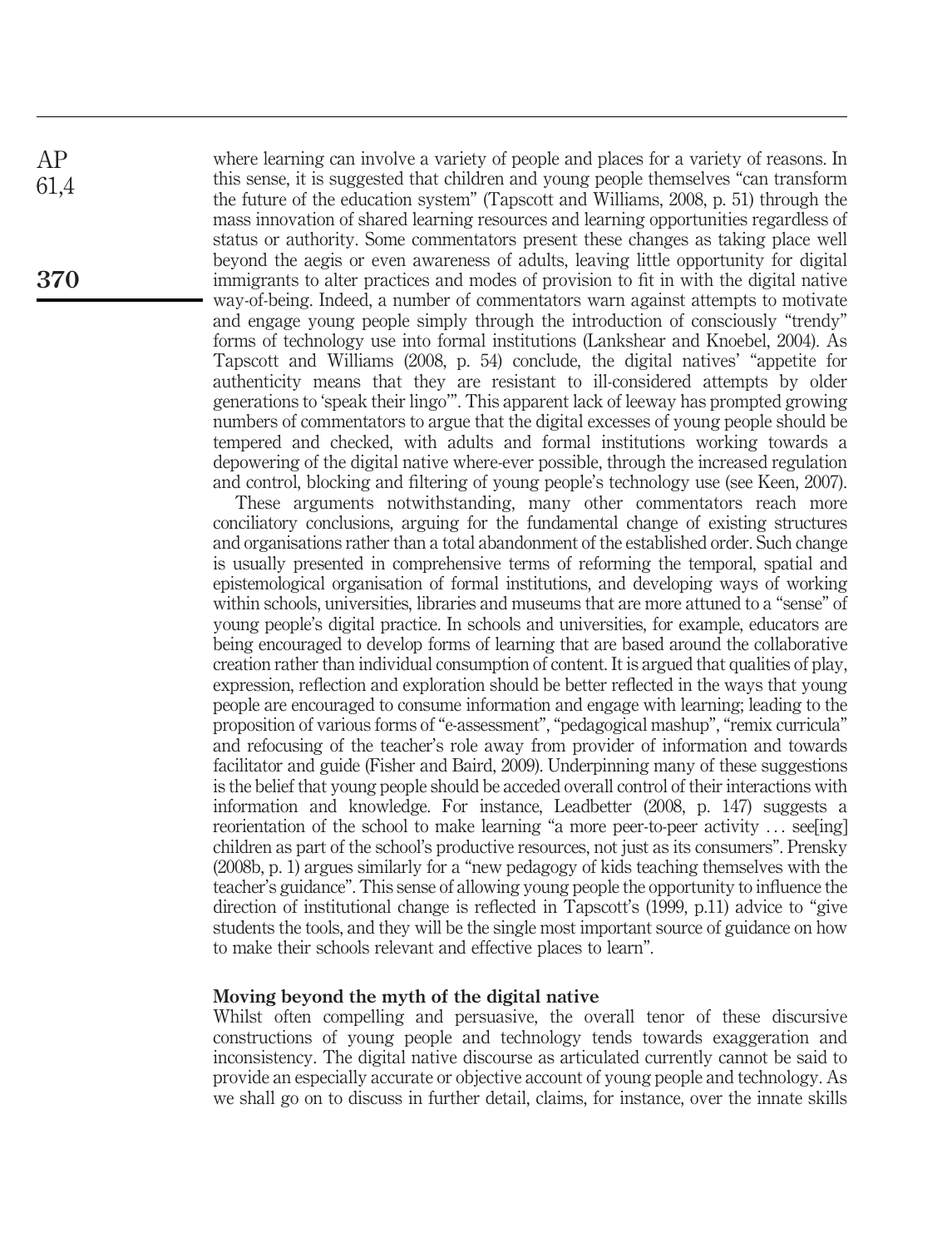and abilities of young people are grounded rarely, if at all, in rigorous, objective empirical studies conducted with representative samples. At best the "evidence base" for much of the digital native literature is rooted in informal observation and anecdote. Within many of the accounts outlined above, the use of actual evidence or objective analysis appears not to be a major consideration as long as a persuasive case can be made. Thus, at best the digital native literature tends to adopt a legalistic rather than social scientific notion of "evidence" in terms of helping establish a particular case or point of view regardless of contradictory findings (Gorard, 2002).

Indeed, many of the points outlined in the preceding overview of the digital native literature can be said to mainly gain credence not from their empirical substance but from their associations with wider moral and ideological debates over young people and digital technology. Indeed, much of the writing and commentary outlined above is deliberate in its evocation of ongoing moral and ethical debates around children, young people and society, with the topic of technology used to raise "questions about the kind of society we want and the kinds of kids that we seek to raise" (Keen, 2007, p. 154). In this sense, the notion of the "digital native" should be seen more as a discursive than descriptive device, employed by those seeking to exert some form of power and control over the shaping of the digital (near)future. Prevailing notions of digital natives, net generations and the like can be seen as constituting a contemporary "moral panic" (Cohen, 1972), purporting to act in the interest of the young, whilst "mask[ing] a more fundamental motivation to shore up the interests of the establishment" (Livingstone, 2009, p. 121). As we have seen, much of the digital native discourse would certainly appear to support a range of presumed yet unsubstantiated "crisis" accounts about the role of public institutions in supporting current generations of children and young people (see Bennett et al., 2008).

Yet if present understandings of young people and technology are to be advanced, then a more informed and sophisticated debate of the complex realities of digital technology use needs to be encouraged. In particular there is a clear need to advance the digital native debate on from the perpetuation of "common sense" assumptions that tend to inform public discourse about children and technology, and move beyond the theoretically weakened set of essentialist assumptions about children and technology that inform the current digital native commentary. For example, many of the arguments and assumptions outlined above are based on an essentialist biological reading of the "child" and "young person" as somehow naturally technically skilled, thereby "fail[ing] to acknowledge the diversity of the lived experience" of both childhood and adulthood (Buckingham, 1998, p. 556). Much of the digital native commentary can be criticised similarly in its technological determinist view of societal change, where digital technologies are seen to be imbued with a range of inherent qualities which then "impact" (for better or worse) on young users in ways which were consistent regardless of circumstance or context. Yet it is perhaps more helpful to view young people's use of technologies as being subjected continually to a series of complex interactions and negotiations with the social, economic, political and cultural contexts into which they emerge (see Selwyn, 2008). With these thoughts in mind, the proceeding sections of this paper go on to consider a more empirically grounded and theoretically sensitive analysis of children and young people's actual uses of digital technologies. Above all an attempt is made to reconcile the currently idealised digital

The digital native – myth and reality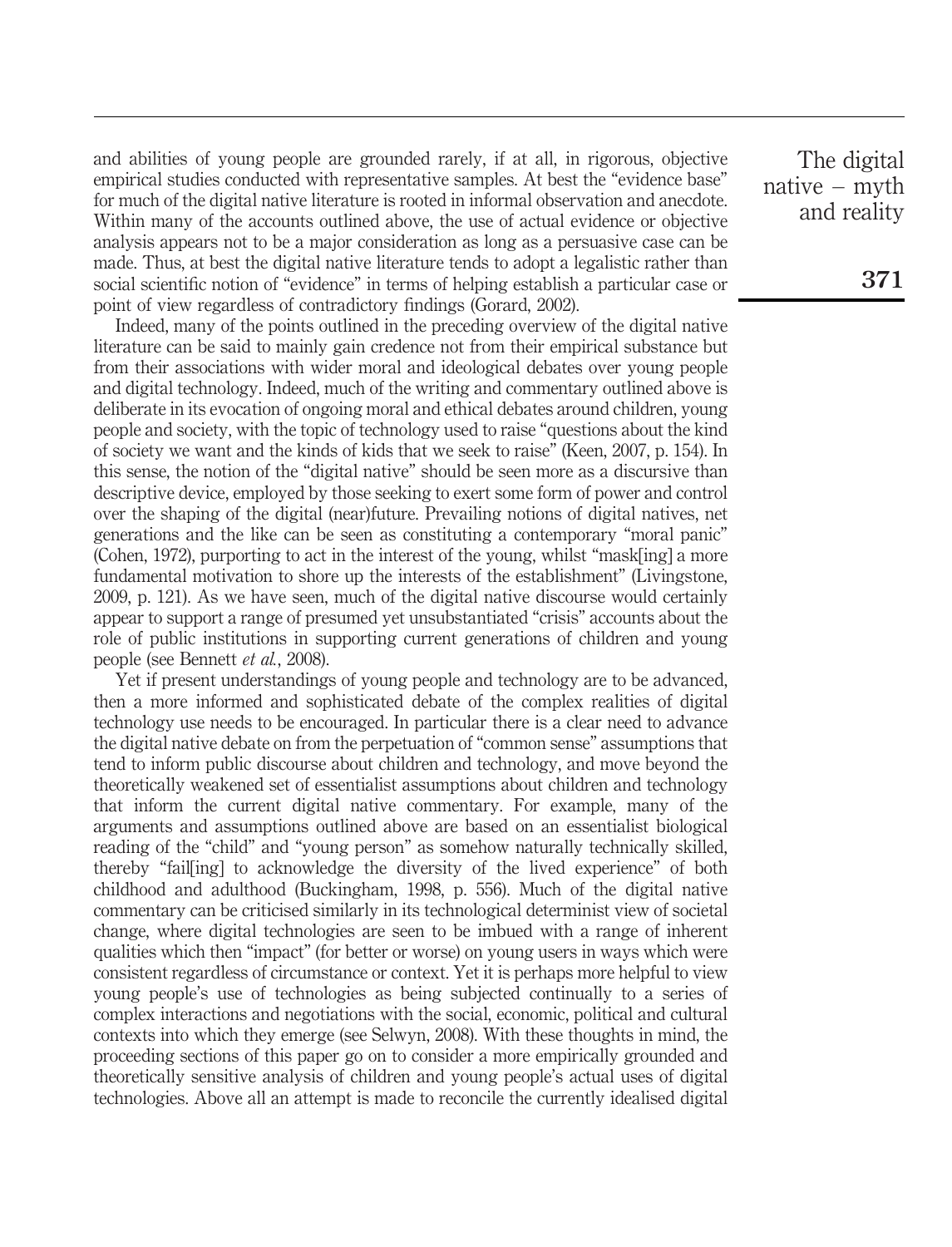native debate with the rather more "messy" realities of young people's use of these technologies in practice.

# Considering the realities of young people's digital technology use

Empirical studies portray a rather more complex picture of children and young people's use of new technologies than the digital native commentary would suggest. For example, research studies suggest that young people's abilities to access digital technologies remain patterned strongly along lines of socio-economic status and social class, as well as gender, geography and the many other entrenched "social fault lines" which remain prominent in early twenty-first century society (Golding, 2000). Indeed, some social groups of young people appear to be as "digitally-excluded" as older generations, albeit in ways which are more subtle and perhaps less apparent to adult commentators than before (see Selwyn and Facer, 2009). For instance, recent studies across Europe and North America show that levels of computer and internet use are lower amongst rural youth, female youth and those from families with low levels of parental education (e.g. Vandewater et al., 2007; Looker and Thiessen, 2003). In particular, the issue of age continues to be reported as a primary influence on the technological needs, interests and practices of children and young people. The social, cultural and cognitive backgrounds of a seven-year-old child are very different to those of an 11-year-old. In turn an 11-year-old has very different social, cultural and cognitive backgrounds to a 15-year-old. It is perhaps unsurprising that significant differences are apparent in the varying nature of technology engagement between and within these age groups (see Rowlands et al., 2008).

Aside from inequalities in access and engagement, there is mounting evidence that many young people's actual uses of digital technologies remain rather more limited in scope than the digital native rhetoric would suggest. Surveys of adolescents' technology use, for example, show a predominance of game playing, text messaging and retrieval of online content (Crook and Harrison, 2008; Luckin et al., 2009; Lenhart et al., 2007). The prevalent technology practices of younger children are more rudimentary, centred on writing and image creation, as well as basic gaming (Selwyn et al., 2009). It is also important to note that young people's internet use often continues to be blended with more passive forms of media consumption such as the viewing of films and television programmes – often in real-time broadcast form as well as "on-demand" viewing. Thus whilst some commentators may like to imagine collaborative communities of content creation, in reality many young people's engagement with technology is often far more passive, solitary, sporadic and unspectacular, be it at home or in school (Livingstone, 2009). If anything young people's use of the internet can be described most accurately as involving the passive consumption of knowledge rather than the active creation of content – leading, at best, to what Crook (2008) terms a "low bandwidth exchange" of information and knowledge, with any illusion of collaboration described more accurately in terms of co-operation or co-ordination between individuals. Children and young people are also found to often display a limited ability to successfully use the internet and other research tools (Williams and Rowlands, 2007). In short, for many children and young people, technology use at home or at school remains rather less expansive and empowering than the rhetoric of the digital native would lead us to believe.

AP 61,4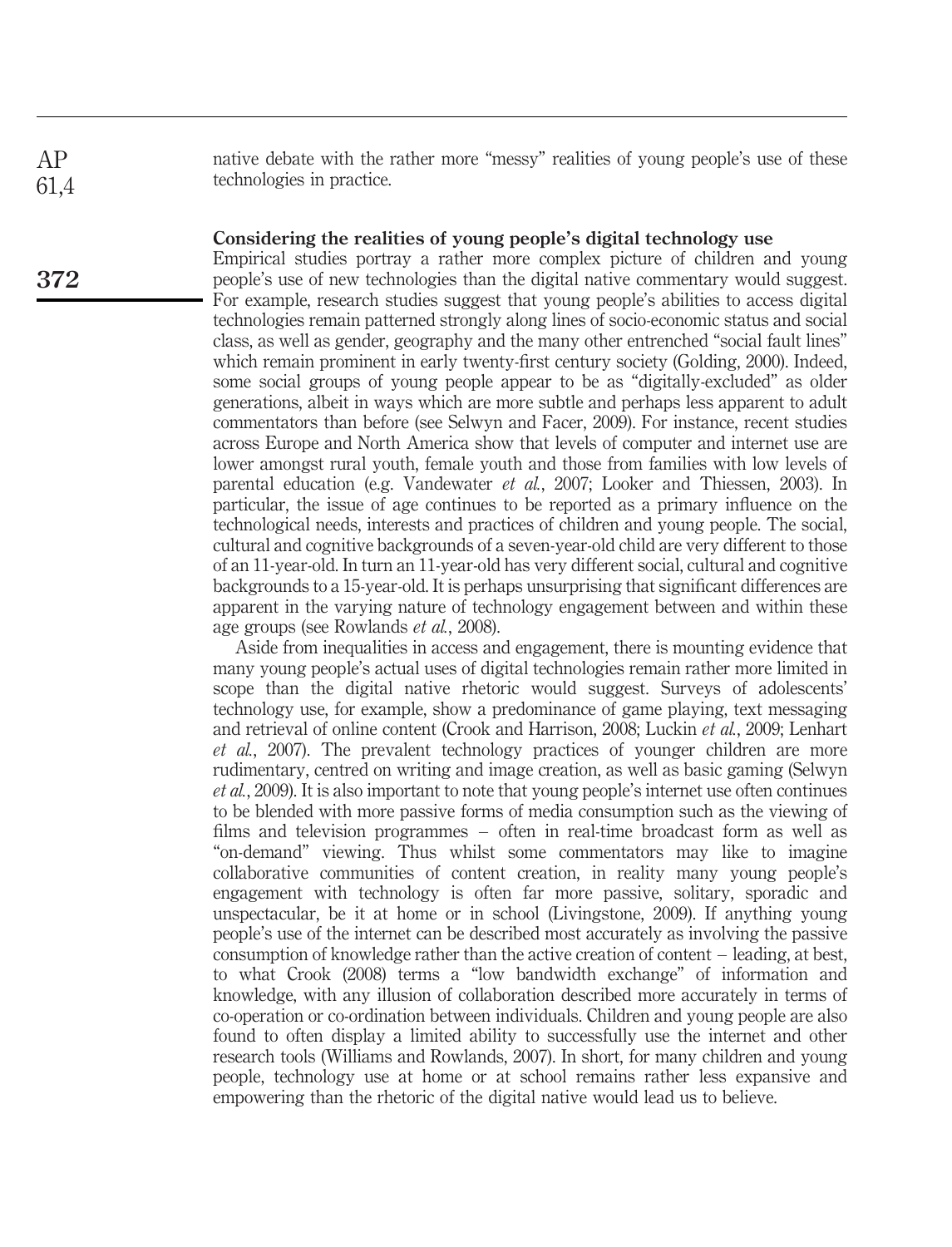Some recent studies suggest that children and young people do not necessarily expect or even want to use technology in institutional settings such as schools or libraries in the same manner as they do at home (Lohnes and Kinzer, 2007). In this respect, young people should perhaps be seen as rather more discerning in their desire to use (and not use) digital technologies in all aspects of their lives than the digital native rhetoric may suggest. There is also a growing body of evidence of self-regulation when using digital technologies (Mediappro, 2006), suggesting that many children and young people should be seen as more considered and empowered (non)participants in digital practices than is sometimes assumed. This was evident, for example, in Dana Boyd's recent ethnographic study of social networking usage amongst US teenagers that highlighted groups of "disenfranchised teens" and "conscientious objectors". As Boyd (2007, p. 3) observed:

The former consists of those without internet access, those whose parents succeed in banning them from participation, and online teens who primarily access the internet through school and other public venues where social network sites are banned. Conscientious objectors include politically minded teens who wish to protest against Murdoch's News Corp. (the corporate owner of MySpace), obedient teens who have respected or agree with their parents' moral or safety concerns, marginalized teens who feel that social network sites are for the cool kids, and other teens who feel as though they are too cool for these sites.

These studies, and many others like them, highlight the need to recognise the significance of context and circumstance when seeking to understand young people's (non)use of technology. Issues of context are evident, for example, in studies of young people's information seeking behaviours which report the effectiveness of young people's use of digital information to be often contingent on their engagement with the information itself rather than the technology – i.e. the information being sought and the motivation for doing so (Dresang, 2005; Madden et al., 2007). For instance, young people have been found to be more likely than adults of all ages to seek online information about sports, humorous content and entertainment, but less likely to look for information pertaining to health, medical care, religion or travel (Dutton and Helpser, 2007; Pew, 2005). Tellingly, searching for "information on a topic that is hard to talk about" has been found to rank as the least popular internet activity for teenage internet users (Pew, 2001). Thus we should not overlook the continued importance of a wide range of non-technological sources that children and young people may draw upon to meet these information needs, such as intimate personal networks with friends and peers, wider networks of family and community contacts and mass media sources. Indeed, a recurrent finding throughout the research literature on young people's information behaviour is the continued importance of face-to-face conversations to young people's information gathering (Wells and Dudash, 2007). As such, we should remain mindful of the continued significance of "pre-digital" means of interaction and action within the ostensibly digital landscape of the twenty-first century.

# Reconsidering the role of "digital immigrants" in the lives of children and young people

Whilst some studies may highlight instances of spectacular digital practices by some young people in some circumstances, more commonly a picture of rather less spectacular technology use and engagement emerges from the empirical literature. In this respect young people's engagements with digital technology appear to be as varied

The digital native – myth and reality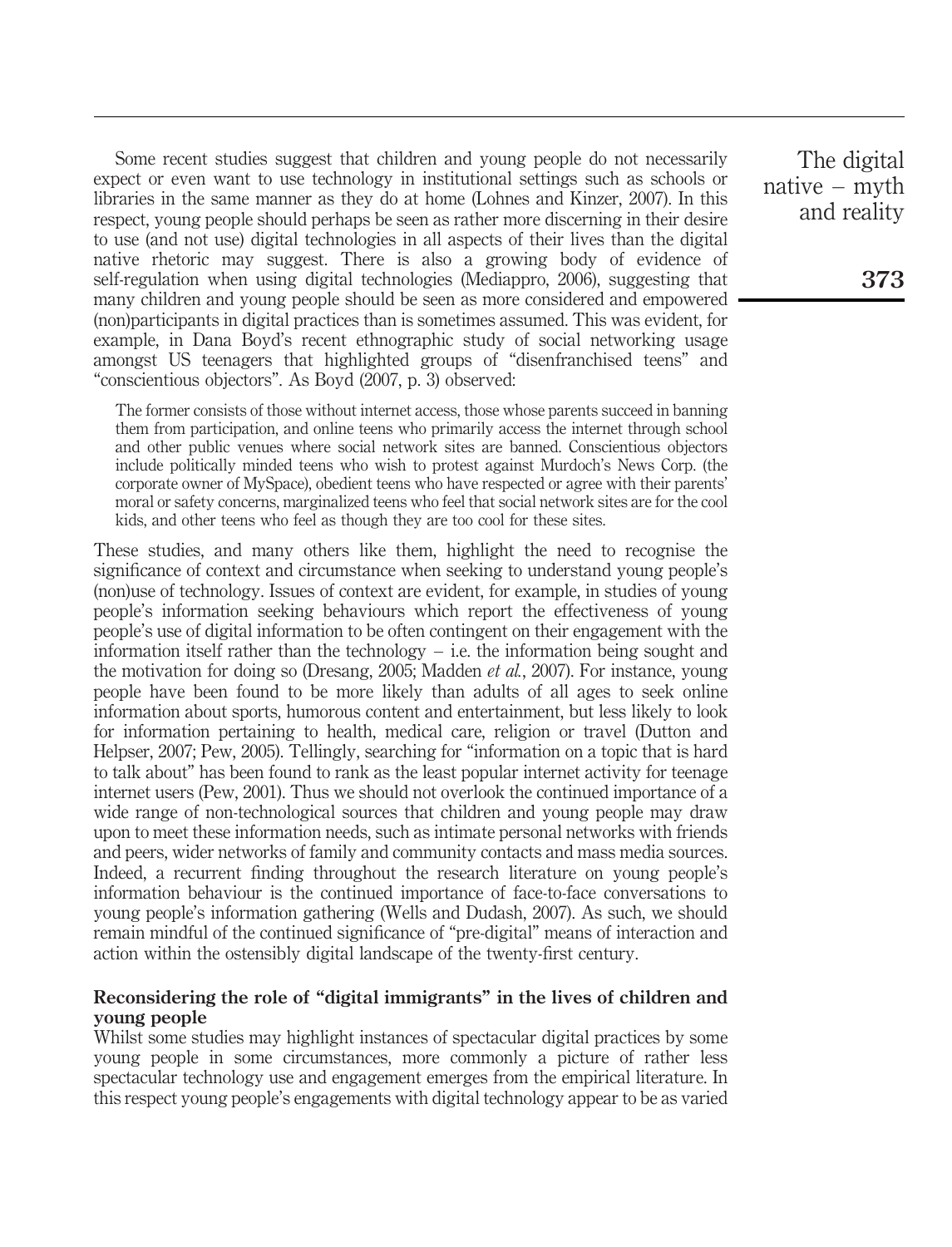as any other aspect of their lives. Of key concern here, then, are the obvious shortcomings of the transformatory and empowering rhetoric of the digital native literature, especially in informing and guiding the actions of policymakers and practitioners seeking to work with children and young people. As Livingstone (2009, p. 43) notes, any such discussion should remain mindful of the differences in quality of technology use between young people, and the importance of not conflating engagement with technology as constituting meaningful engagement with technology that increases agency and empowerment:

AP 61,4

374

Although young people's newfound skills are justifiably trumpeted by both generations it would be unfortunate if this blinds us to the real challenge of using digital media, namely the potential for engagement with information and education content and for participation in online activities, networks and communities.

With this in mind it is worth reconsidering briefly the functions and roles that can be played by formal institutions (such as schools, libraries, museums) and information professionals (especially librarians, teachers and other information specialists) in realistically supporting young people's engagement with digital technologies and digital information. In the first instance it seems clear that educational and civic institutions continue to have an important role to play in providing young people with equitable levels of access to digital technologies, in terms of hardware, software and connectivity to the internet and other telecommunications networks. Furthermore, there would still appear to be a need to ensure equitable access to content and services which are relevant to the different information needs and contexts of children and young people. A key area for debate here are the relative virtues of "top-down" provision of information and services for young people as opposed to the "bottom-up" creation of content by young people. It is clear that many children and young people will continue to require support in the creation and communication of content, with many still lacking the experience, confidence or motivation to be involved in the process of designing, implementing and evaluating self-created content. Thus a number of questions remain over how young people can be best included in the design process of digital information, not only in terms of information interfaces but also content structures (see Bar-Ilan and Belous, 2007).

Adults would therefore seem to have a continued role in supporting young people's use of technology and information, not least in ensuring that the social contexts surrounding digital information allow young people to be informed about their choices. Of course, many of the research findings in this area point towards "the need for additional training" of young people with regards to digital information (Bilal, 2004, p. 275), and addressing the "chasm" that is felt to exist between "the rather basic needs" of children and young people and "the complexity of the [information] resources" they use (Chelton and Cool, 2004, p. x). Yet rather than concentrate solely on the technical training of young people, efforts also need to be made to explore the ways in which "critical digital literacies" can be developed. As Buckingham (2007, p. 144) argues, within schools and other civic institutions there is perhaps a need to "place a central emphasis on developing children's critical and creative abilities with regard to new media", therefore promoting "a form of 'digital media literacy' as a basic educational entitlement". Aside from schools, organisations such as public service broadcasters, internet service providers and other youth media providers also have distinct roles to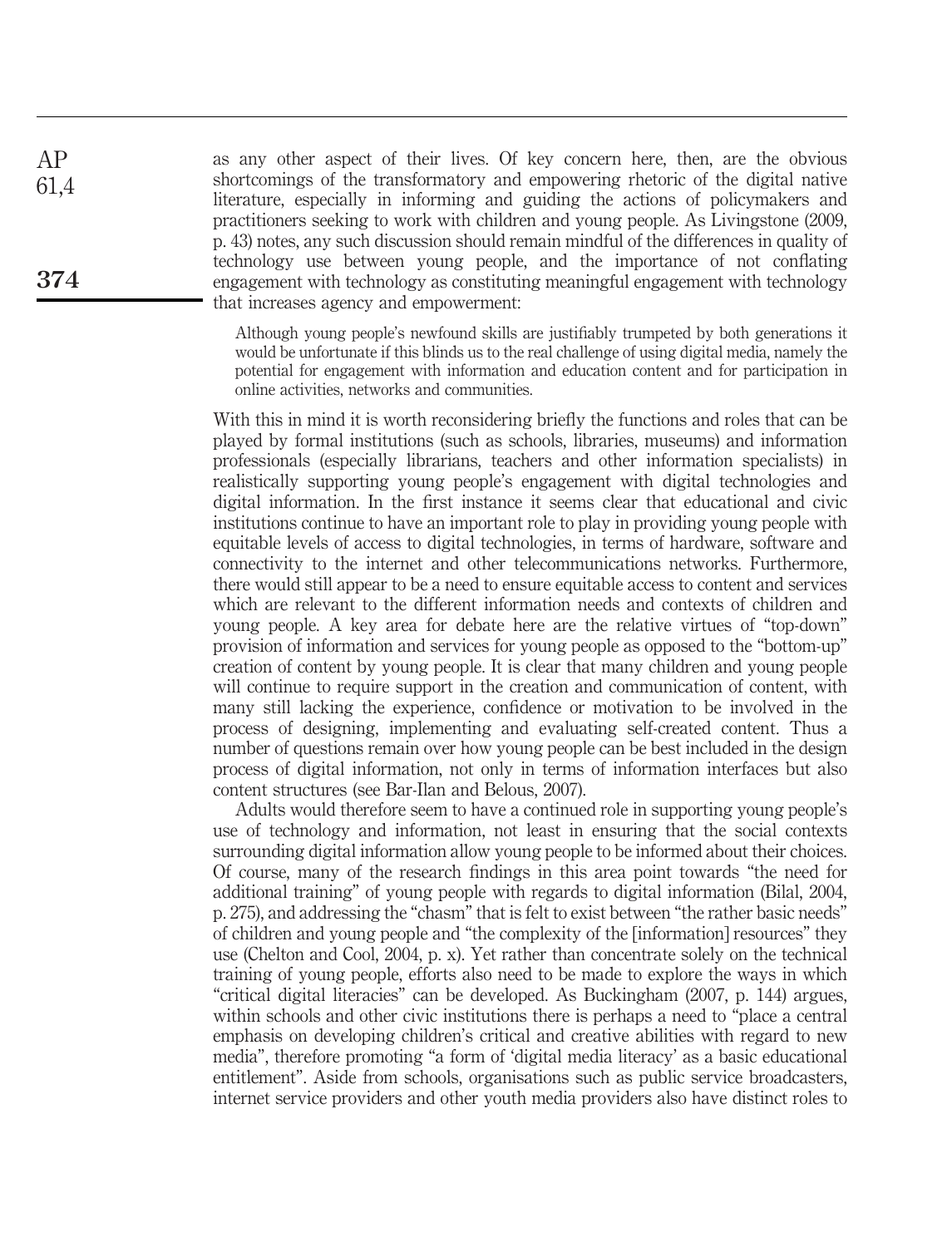play in engendering young people's critical engagement with digital media and digital information through their content provision and interactions with users.

Aside from these forms of institutionally provided support there are also clear opportunities for information professionals to support young technology users. As our brief review of the research literature suggested, the increasing complexity and sophistication of digital technologies brings "significant distractions and obstructions" that young people must confront (Crook, 2008). In this sense, teachers, librarians, parents and others can play important roles in managing young people's experiences of using digital technologies, and supporting their attempts to apprehend the structures and meanings of digitally-based information (Ljoså, 1998). Therefore, adults can assume joint responsibility for the goals and methods of young people's interactions with digitally-based information, supporting self-directed activities and providing the initial impetus for collaborative activities that underpin digital information use and digital scholarship (Rosenblum, 2008). For instance, in the case of Web 2.0 tools, there is ample scope for the orchestration of collaborative and communal activities, with interested adults supplying the "good core" and "initial governance and impetus" that lies at the heart of any effective open collaboration (Leadbetter, 2008). This is not to suggest a wholesale move from teachers, librarians and other information professionals being "sages on the stage" to "guides on the side", or else having to assume the mantle of being role models and "gurus" of best technology practice as some may suggest (Sreenivasulu, 2000). In particular, as Young and Muller (2009, p. 7) contend, it would be unwise to over-valorise the value of individually-led informal activities at the expense of formal provision:

[...] as learners cannot actually "construct" their own learning (because, in Foucault's pithy phrase, they cannot know what they do not know) the role of teachers cannot be reduced to that of guide and facilitator rather than as a source of strategies and expertise.

In this sense, teachers, librarians and others still have a valuable authoritative role in educating, informing, managing and directing the technological activities of children and young people.

## **Conclusions**

Whilst there is an obvious need to remain mindful of the changing information and technological "lifeworlds" of children and young people, it is clear that we would do well to avoid the excesses of the digital native debate and instead concentrate on enhancing our understandings of the realities of technology use in contemporary society. Whilst digital technologies are associated with significant changes in the lives of young people and adults, there is little reason to assume that serious and irrevocable disconnections are somehow resulting between young people and society. As has been reasoned throughout this paper, there are few ways in which the current "digital native" generation can be said to constitute a total disjuncture and discontinuity from previous generations. Thus as Mimi Ito et al. (2008, p. 4) conclude, we should be "wary of claims that a digital generation is overthrowing culture and knowledge as we know it and that its members are engaging in new media in ways radically different from those of older generations".

With these thoughts in mind, we should remain especially mindful of the wider political and ideological agendas underlying the persistence of the digital native

The digital native – myth and reality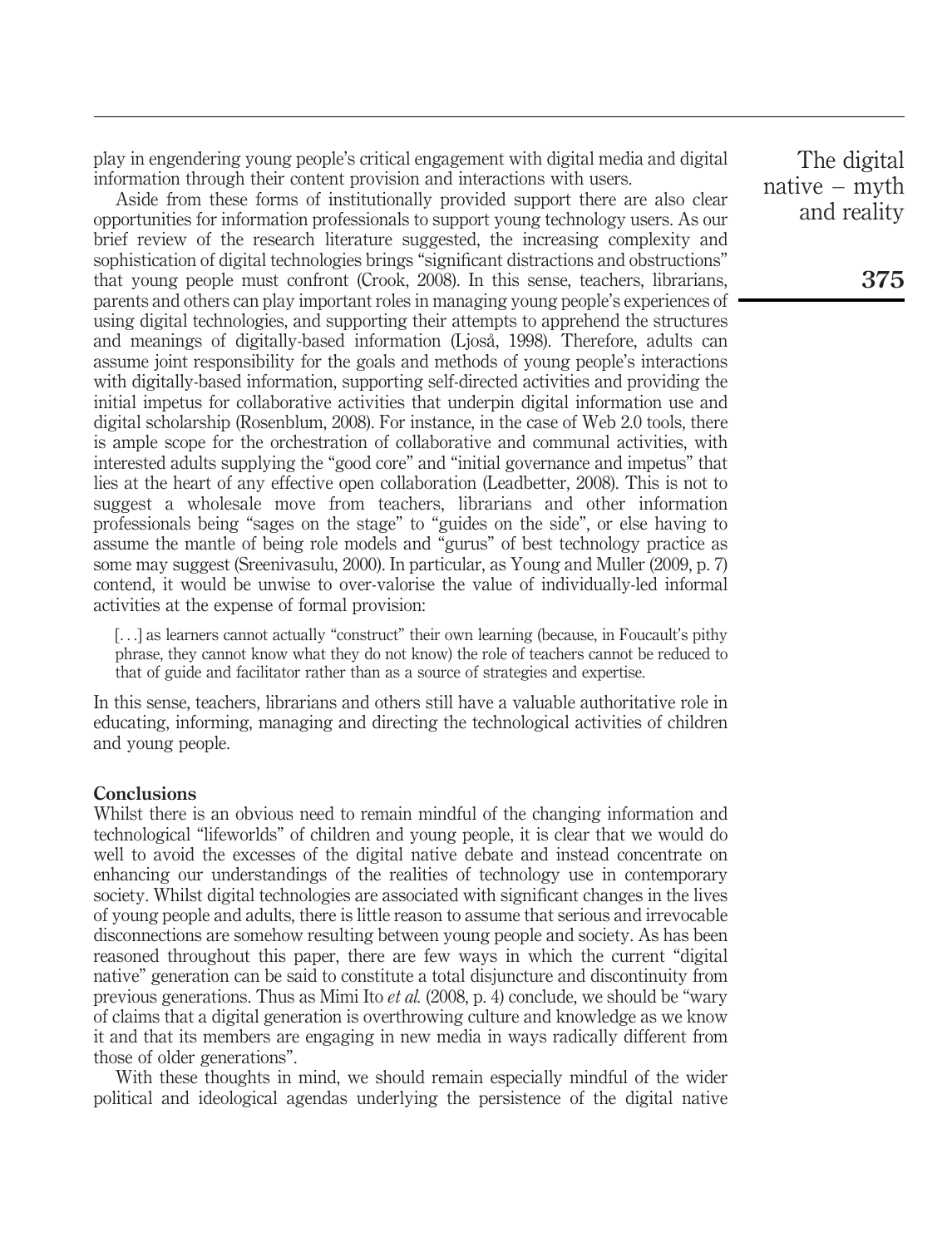discourse in society, not least some commentators' use of the plight of "the child" as a metaphor for wider issues, causes and agendas (Jenkins, 1998). Indeed, the digital native debate is just one of a number of public concerns over young people that refer to wider concerns over the problematic nature of societal change across the life-course – from declining levels of health and education, to increasing levels of violence, crime and other forms of moral degradation. In this respect the notion of the "digital native" could be welcomed as providing a ready rhetorical space for the expression of adult concerns over current developments in digital technology. Yet there is a very real danger that if these rhetorical stories continue to be taken at face value and conflated with the realities of young people's technology use, then they can only provide an ill-informed and realistic basis for the formation of effective policymaking and practice.

With these thoughts in mind, there is a clear need for all parties concerned with young people and technology to maintain a balanced and objective perspective on what can appear at first glance as a substantial transformation of social relations. We therefore hope that the critical lines of analysis pursued in this paper prompt information professionals and educationalists to approach the digital native literature with caution. Whilst inter-generational tensions and conflicts have long characterised popular understandings of societal progression, adults should not feel threatened by younger generations' engagements with digital technologies, any more than young people should feel constrained by the "pre-digital" structures of older generations. The onus perhaps now falls on academic communities of information scholars and other social scientists to better promote empirically-grounded and socially-aware portrayals of the complexities of young people's uses of technology – thus providing realistic alternatives to the discourse of the digital native and the attendant public and political concerns that surround it.

#### Note

1. In developing a critical analysis of the "digital native" literature, we are not referring solely to Prensky's work, but also the large body of writing that has followed subsequently on the same theme. In particular our analysis includes work by Tapscott, Palfrey and Gasser, as well as recent writing on Web 2.0 from Keen and Leadbetter.

#### References

- Alvermann, D. (2004), "Media, information communication technologies, and youth literacies", American Behavioral Scientist, Vol. 48 No. 1, pp. 78-83.
- Bar-Ilan, J. and Belous, Y. (2007), "Children as architects of web directories", Journal of the American Society for Information Science and Technology, Vol. 58 No. 6, pp. 895-907.
- Bennett, S., Maton, K. and Kervin, L. (2008), "The 'digital natives' debate", British Journal of Educational Technology, Vol. 39 No. 5, pp. 775-86.
- Bigum, C. and Rowan, L. (2008), "Landscaping on shifting ground", Asia-Pacific Journal of Teacher Education, Vol. 36 No. 3, pp. 245-55.
- Bilal, D. (2004), "Research on children's information seeking on the web", in Chelton, M. and Cool, C. (Eds), Youth Information-Seeking Behaviour, Scarecrow, Lanham, MD.
- Boyd, D. (2007), "Why youth (heart) social network sites", in Buckingham, D. (Ed.), MacArthur Foundation Series on Digital Learning – Youth, Identity, and Digital Media Volume, MIT Press, Cambridge, MA, pp. 119-42.
- Brabazon, T. (2007), The University of Google, Ashgate, Aldershot.

AP 61,4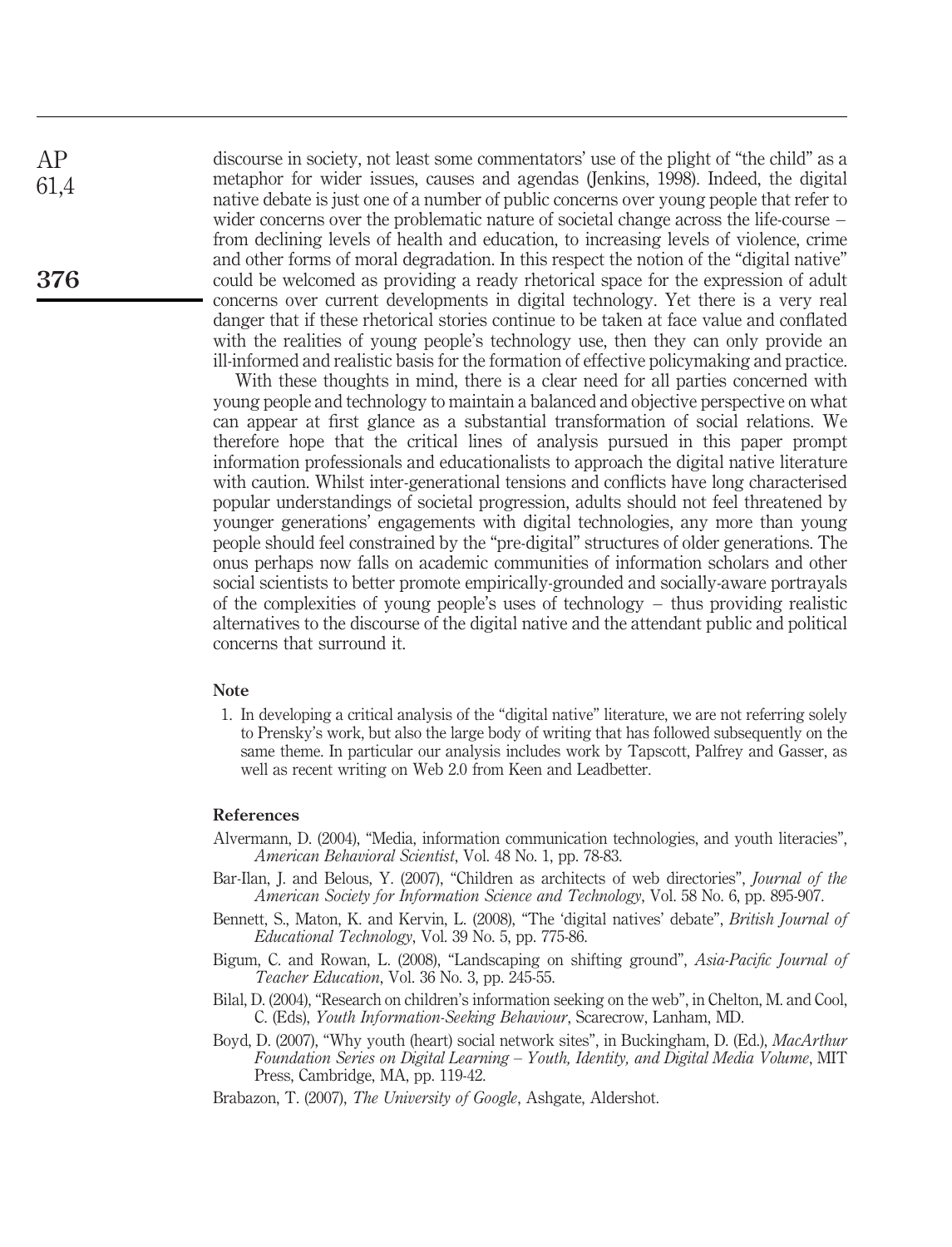| Buckingham, D. (1998), "Children of the electronic age?", European Journal of Communication,<br>Vol. 13 No. 4, pp. 557-65.                                                                                                                                         | The digital<br>native $-$ myth |
|--------------------------------------------------------------------------------------------------------------------------------------------------------------------------------------------------------------------------------------------------------------------|--------------------------------|
| Buckingham, D. (2007), Beyond Technology, Polity Press, Cambridge.                                                                                                                                                                                                 |                                |
| Bugeja, M. (2006), "Facing the Facebook", The Chronicle of Higher Education, Vol. 52 No. 21,<br>p. C1.                                                                                                                                                             | and reality                    |
| Byron Review (2008), Safer Children in a Digital World [The Byron Review], Department for<br>Children, Schools and Families, Nottingham, available at: www.dcsf.gov.uk/byronreview<br>(accessed 3 April 2009).                                                     | 377                            |
| Chelton, M. and Cool, C. (2004), <i>Youth Information-seeking Behaviour</i> , Scarecrow, Lanham, MD.                                                                                                                                                               |                                |
| Cohen, S. (1972), Folk Devils and Moral Panics, MacGibbon & Kee, London.                                                                                                                                                                                           |                                |
| Crook, C. (2008), "What are Web 2.0 technologies and why do they matter?", in Selwyn, N. (Ed.),<br>Education, TLRP, London, pp. 6-9.                                                                                                                               |                                |
| Crook, C. and Harrison, C. (2008), Web 2.0 Technologies for Learning at Key Stages 3 and 4,<br>Becta, Coventry.                                                                                                                                                    |                                |
| Dresang, E. (2005), "The information-seeking behaviour of youth in the digital environment",<br>Library Trends, Vol. 54 No. 2, pp. 178-96.                                                                                                                         |                                |
| Dutton, W. and Helpser, E. (2007), Oxford Internet Survey: The Internet in Britain 2007, OXiS,<br>Oxford.                                                                                                                                                          |                                |
| Fearn, H. (2008), "Grappling with the digital divide", Times Higher Education Supplement,<br>14 August, pp. 37-40.                                                                                                                                                 |                                |
| Fisher, M. and Baird, D. (2009), "Pedagogical mashup: Gen Y, social media, and digital learning<br>styles", in Hin, L. and Subramaniam, R. (Eds), Handbook of Research on New Media<br>Literacy at the K-12 Level, IGI Global, Hershey, PA.                        |                                |
| Foehr, U. (2006), Media Multitasking among American Youth, Kaiser Family Foundation, Menlo<br>Park, CA.                                                                                                                                                            |                                |
| Golding, P. (2000), "Forthcoming features: information and communications technologies and the<br>sociology of the future", Sociology, Vol. 34 No. 1, pp. 165-84.                                                                                                  |                                |
| Gorard, S. (2002), "A changing climate for educational research? The role of research capability<br>building", Paper 45, Occasional Paper Series, School of Social Sciences, Cardiff University,<br>Cardiff.                                                       |                                |
| Green, H., Facer, K., Rudd, T., Dillon, P. and Humphreys, P. (2006), Personalisation and Digital<br>Technologies, Futurelab, Bristol.                                                                                                                              |                                |
| Ito, M., Horst, H., Bittanti, M., Boyd, D., Herr-Stephenson, R., Lange, P., Pascoe, C. and Robinson,<br>L. (2008), Living and Learning with New Media, MacArthur Foundation, Chicago, IL.                                                                          |                                |
| Jenkins, H. (1998), "Childhood innocence and other modern myths", in Jenkins, H. (Ed.), The<br>Children's Culture Reader, University Press, New York, NY, pp. 1-37.                                                                                                |                                |
| Jenkins, H. (2004), "Why Heather can write", Technology Review [BizTech], 6 February, available<br>at: www.technologyreview.com (accessed 3 April 2004).                                                                                                           |                                |
| Johnson, A. (2007), speech to the NASUWT Annual Conference, Belfast, 10 April.                                                                                                                                                                                     |                                |
| Keen, A. (2007), The Cult of the Amateur, Nicholas Brealey, London.                                                                                                                                                                                                |                                |
| Kenway, J. and Bullen, E. (2005), "Globalizing the young in the age of desire: some educational<br>policy issues", in Apple, M., Kenway, J. and Singh, M. (Eds), Globalizing Education:<br>Policies, Pedagogies and Politics, Peter Lang, New York, NY, pp. 31-43. |                                |
| Lankshear, C. and Knoebel, M. (2004), "From flogging to blogging via wifi", paper presented at<br>the American Educational Research Association Annual Meeting, San Diego, CA, April.                                                                              |                                |
| Leadbetter, C. (2008), We-Think, Profile, London.                                                                                                                                                                                                                  |                                |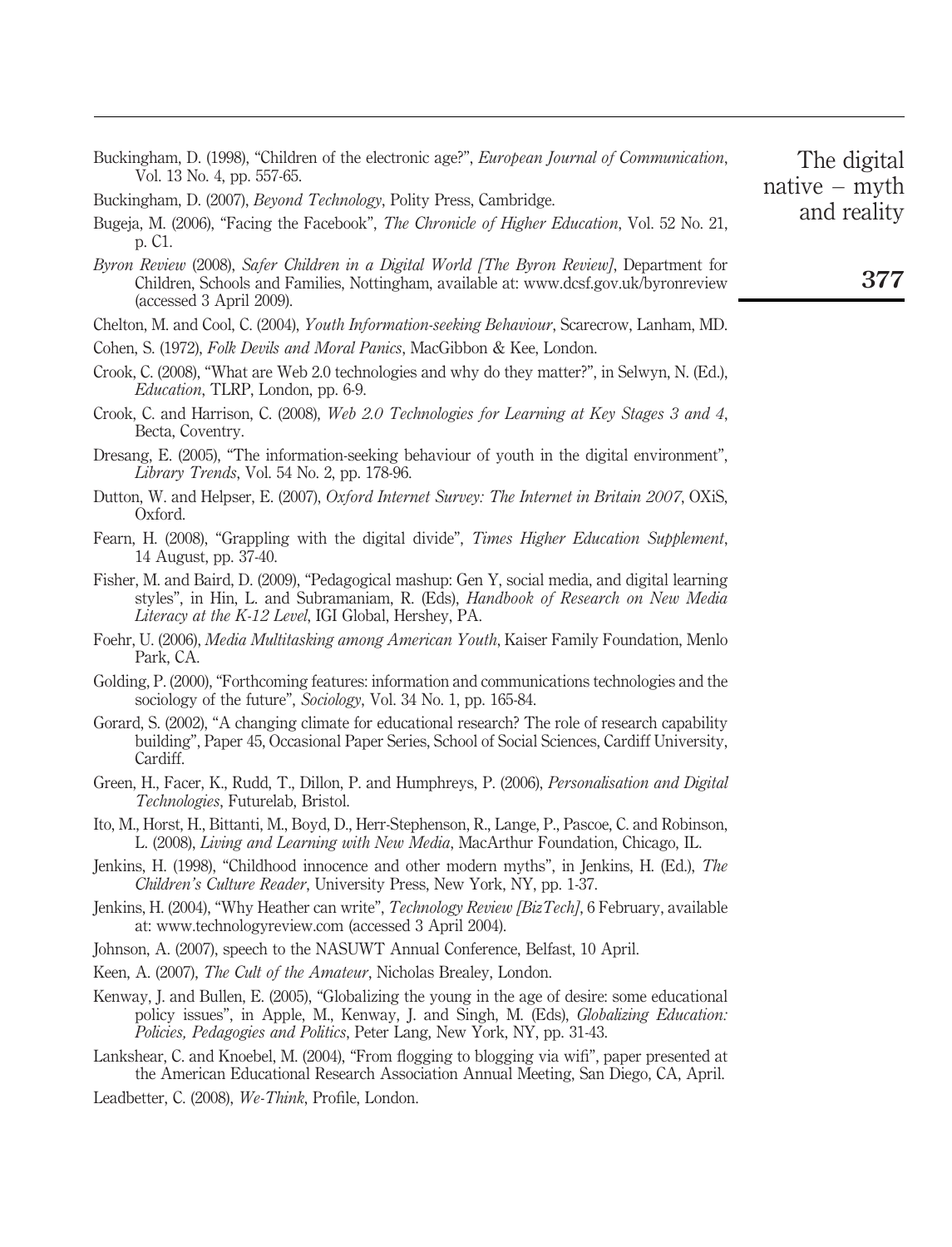| AP   | Lenhart, A., Madden, M., Macgill, A. and Smith, A. (2007), Teens and Social Media, Pew Internet<br>& American Life Project, Washington, DC.                                                                                                                      |
|------|------------------------------------------------------------------------------------------------------------------------------------------------------------------------------------------------------------------------------------------------------------------|
| 61,4 | Levin, D. and Arafeh, S. (2002), The Digital Disconnect, Pew Internet and American Life Project,<br>Washington, DC.                                                                                                                                              |
|      | Livingstone, S. (2009), Children and the Internet, Polity, Cambridge.                                                                                                                                                                                            |
| 378  | Ljoså, E. (1998), "The role of university teachers in a digital era", paper presented to the EDEN<br>Conference, Bologna, June.                                                                                                                                  |
|      | Lohnes, S. and Kinzer, C. (2007), "Questioning assumptions about students' expectations for<br>technology in college classrooms", <i>Innovate</i> , Vol. 3 No. 5, available at: http://<br>innovateonline.info (accessed 3 April 2009).                          |
|      | Long, S. (2005), "Digital natives: if you aren't one, get to know one", New Library World, Vol. 106<br>Nos 3-4, pp. 187-9.                                                                                                                                       |
|      | Looker, E. and Thiessen, V. (2003), "Beyond the digital divide in Canadian schools", Social<br><i>Science Computer Review, Vol. 21 No. 4, pp. 475-90.</i>                                                                                                        |
|      | Luckin, R., Clark, W., Logan, K., Graber, R., Oliver, M. and Mee, A. (2009), "Do Web 2.0 tools<br>really open the door to learning: practices, perceptions and profiles of 11-16 year old<br>learners", Learning, Media and Technology, Vol. 34 No. 2.           |
|      | Madden, A., Ford, N. and Miller, D. (2007), "Information resources used by children at an English<br>secondary school", Journal of Documentation, Vol. 63 No. 3, pp. 340-58.                                                                                     |
|      | Mediappro (2006), ediappro: The Appropriation of New Media by Youth, European Commission,<br>Brussels.                                                                                                                                                           |
|      | Ng, R. (1997), "A woman out of control", in Bryson, A. and de Castell, S. (Eds), Radical<br>In(ter)ventions, SUNY Press, New York, NY, pp. 189-205.                                                                                                              |
|      | Palfrey, J. and Gasser, U. (2008), Born Digital: Understanding the First Generation of Digital<br>Natives, Basic, New York, NY.                                                                                                                                  |
|      | Pedró, F. (2007), "The new millennium learners", Nordic Journal of Digital Literacy, Vol. 2 No. 4,<br>pp. 244-64.                                                                                                                                                |
|      | Pew Internet and American Life Project (2001), Teenage Life Online, Pew Internet and American<br>Life Project, Washington, DC.                                                                                                                                   |
|      | Pew Internet and American Life Project (2005), Teens and Technology, Pew Internet and<br>American Life Project, Washington, DC.                                                                                                                                  |
|      | Prenksy, M. (2001), "Digital natives, digital immigrants", <i>On the Horizon</i> , Vol. 9 No. 5, pp. 1-6.                                                                                                                                                        |
|      | Prensky, M. (2005), "Listen to the natives", <i>Educational Leadership</i> , Vol. 63 No. 4, pp. 8-13.                                                                                                                                                            |
|      | Prensky, M. (2008a), "Young minds, fast timesrdquo;, Edutopia, June, available at: www.<br>edutopia.org/ikid-digital-learner-technology-2008 (accessed 3 April 2009).                                                                                            |
|      | Prensky, M. (2008b), "The role of technology in teaching and the classroom", <i>Educational</i><br>Technology, Vol. 48 No. 6, November/December, available at: www.marcprensky.com/<br>writing/Prensky-Backup_Education-EdTech-1-08.pdf (accessed 4 April 2009). |
|      | Prensky, M. (2009), "Backup education?", Educational Technology, Vol. 48 No. 1,<br>January/February, available at: www.marcprensky.com/writing/Prensky-Backup_<br>Education-EdTech-1-08.pdf (accessed 4 April 2009).                                             |
|      | Rideout, V. and Hammel, E. (2006), The Media Family, Kaiser Family Foundation, Menlo Park,<br>CA.                                                                                                                                                                |
|      | Rideout, V., Roberts, D. and Foehr, U. (2005), Generation M: Media in the Lives of 8-18 Year-Olds,<br>Kaiser Family Foundation, Menlo Park, CA.                                                                                                                  |
|      | Rosenblum, B. (2008), "Developing new skills and expertise to support digital scholarship and<br>scholarly communication", paper presented at World Library and Information Congress:<br>74th IFLA General Conference and Council, Quebec, August.               |
|      |                                                                                                                                                                                                                                                                  |